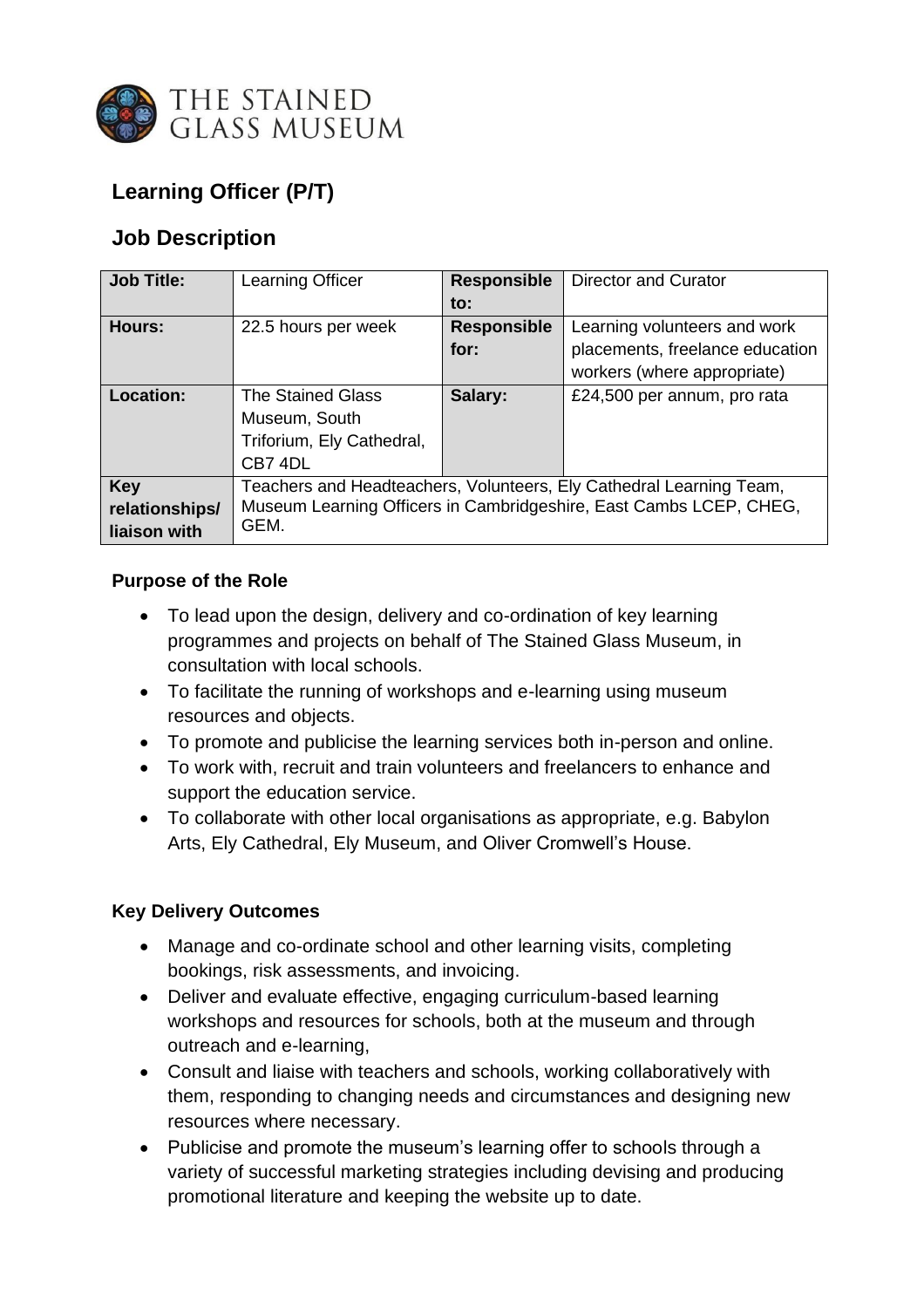

- Design and produce educational support material for teachers including the development of loan boxes and on-site trails.
- Actively seek out new volunteers/ freelance teachers and act as a key point of liaison for volunteers/ work placements and provide educational training and professional guidance as needed.
- Manage assigned budgets to meet expenditure and income targets.
- Maintain accurate and relevant records.
- Ensure compliance with Health & Safety and safeguarding including the development of, adherence to and review of appropriate risk assessments.
- Collate appropriate reports as required for the Curator and Trustees.
- Assist with promotional events and keep up to date with current legislation, best practice and developments with the Museum and the nature of the post.
- Work with the museum's small staff team to ensure the successful running of the museum.
- Undertake professional development and training in accordance with the requirements of the post.

## **Additional Conditions:**

- The Stained Glass Museum is committed to safeguarding and promoting the welfare of children, young people and adults at risk. This post is identified as involving working with these groups or is a position of trust. Employment is subject to an acceptable DBS certificate. Further guidance will be provided at the appropriate stage of the selection process.
- It is expected that the Learning Officer will, at times, undertake lone working in the Museum.

## **General Accountabilities:**

- Work in compliance with the Codes of Conduct, Regulations and Policies of The Stained Glass Museum as well as their commitment to Equal Opportunities.
- Be responsible for own safety and not endanger that of colleagues/ visitors.
- Ensure that output and quality of work is of a high standard and complies with current legislation/standards.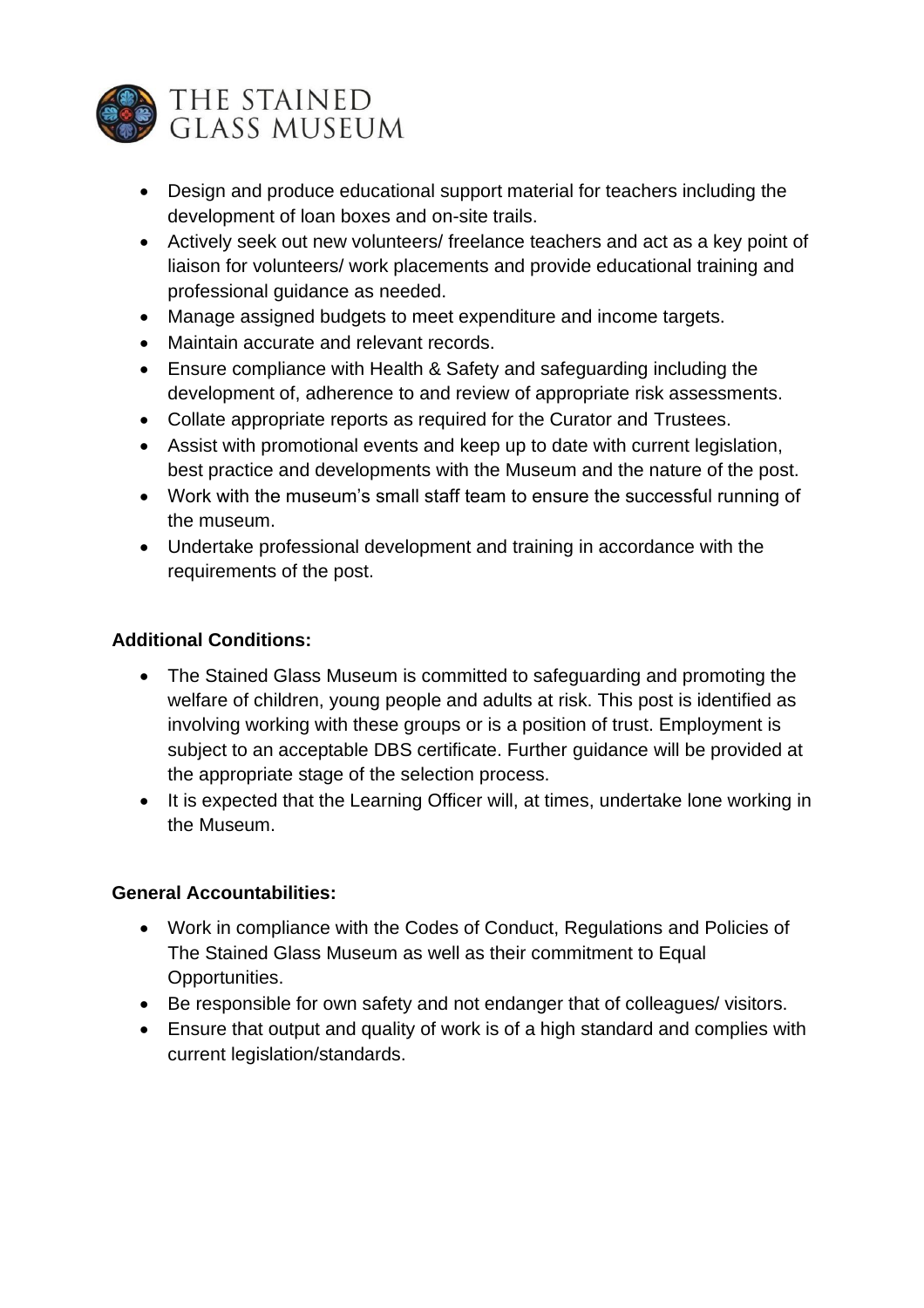

## **PERSON SPECIFICATION**

| <b>Essential Criteria</b>                                                                                                            | <b>Desirable Criteria</b>                                                                                                                                      |  |  |  |
|--------------------------------------------------------------------------------------------------------------------------------------|----------------------------------------------------------------------------------------------------------------------------------------------------------------|--|--|--|
| <b>Education &amp; Training</b>                                                                                                      |                                                                                                                                                                |  |  |  |
| Three A level qualifications (or equivalent)                                                                                         | A degree/ NVQ Level 4 (or equivalent) in<br>relevant subject area (e.g. history,<br>archaeology).                                                              |  |  |  |
|                                                                                                                                      | Professional Museums Qualification and/ or a<br>Teaching qualification                                                                                         |  |  |  |
| Knowledge & Experience                                                                                                               |                                                                                                                                                                |  |  |  |
| Demonstrable professional experience of<br>delivering learning programmes in a museum<br>or school environment.                      | Minimum of 2 years' experience of working in a<br>museum or heritage organisation to develop<br>and deliver curriculum-based learning<br>programmes to schools |  |  |  |
| Proven ability to identify appropriate methods<br>and strategies for communicating effectively<br>with schools and teachers.         | Experience of leading a team of volunteers.                                                                                                                    |  |  |  |
| Proven IT skills with the ability to use<br>Internet, e-mail and Word and Excel.                                                     | Experience of using and creating e-learning<br>resources and teaching remotely                                                                                 |  |  |  |
| An understanding of National Curriculum<br>requirements.                                                                             | Experience of working with children with<br>special educational needs.                                                                                         |  |  |  |
| An understanding of Object Based and<br>Discovery Learning, and an awareness of<br>how these can be applied to museum<br>collections | Experience of creating educational materials,<br>sessions and resources with clear learning<br>outcomes                                                        |  |  |  |
| An understanding of the legal requirements<br>for working with children and young people.                                            | Experience of making grant applications.                                                                                                                       |  |  |  |
| Experience of managing own workload.                                                                                                 |                                                                                                                                                                |  |  |  |
| Abilities & Aptitudes                                                                                                                |                                                                                                                                                                |  |  |  |
| Proven ability to communicate effectively,<br>both verbally and in writing.                                                          | Ability to prioritise effectively.                                                                                                                             |  |  |  |
| Excellent time management skills and self<br>motivation.                                                                             | Enthusiasm and interest in the arts / museums<br>/ heritage sector.                                                                                            |  |  |  |
| A creative and flexible approach to problem<br>solving and prepared to be 'hands-on'.                                                | Proven ability to manage budgets effectively.                                                                                                                  |  |  |  |